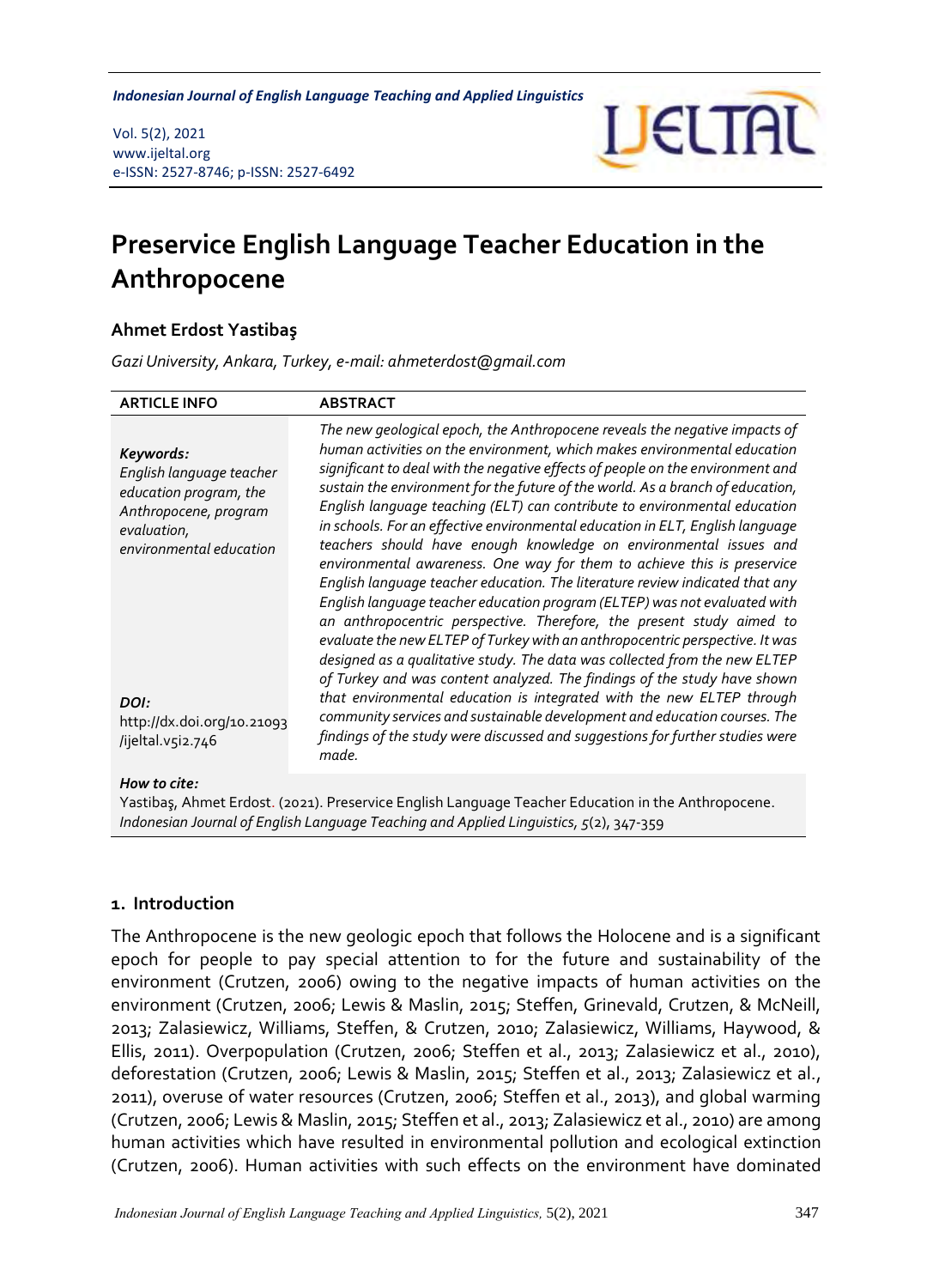#### *Ahmet Erdost Yastibaş*

other natural forces in shaping the world (Crutzen, 2006; Lewis & Maslin, 2015; Steffen et al., 2013; Zalasiewicz et al., 2011).

Owing to the destructive impacts of human activities on the environment, the Anthropocene emphasizes the significance of sustaining the environment for the future of the world. Thus, the Anthropocene makes environmental education necessary for the sustainability of the environment because the focus of environmental education is on environmental issues, and environmental education aims at promoting environmental awareness and moral readiness among people including teachers to encourage them to act pro-environmentally on an individual level (Abramovich & Loria, 2015). Environmental education can give information about any issue such as policy related to sustainability, environmental dilemmas, environmental problems, and solutions to prevent these problems (Abramovich & Loria, 2015). Thus, receiving this education, teachers, especially preservice teachers can become environmentally educated people and environmental educators (Álvarez-García, Sureda-Negre, & Comas-Forgas, 2015), become environmentally literate (Dada, Eames, & Calder, 2017), and address environmental problems and act in favor of the environment (Abramovich & Loria, 2015). They can also have the adequate preparation (Yavetz, Goldman, & Pe'er, 2009), the knowledge on environmental issues (Borhan & Ismail, 2011; Candan & Erten, 2015; Çakır, İraz, & Doğan, 2010; Esa, 2010), and environmental awareness (Candan & Erten, 2015). Therefore, they can be confident and competent enough (Dada et al., 2017) to design environmental education (Yavetz et al., 2009), to introduce it (Álvarez-García et al., 2015), to deliver it (Dada et al., 2017) in their schools, and to integrate it into their teaching (Esa, 2010). Consequently, environmental education in teacher training (i.e. preservice and continuing professional development) is essential for the effective integration of environmental education (Álvarez-García et al., 2015). Also, the effective integration of environmental education points out the significant role of teachers in environmentally educating future citizens who are environmentally literate to participate in the decision-making process related to the environment (Çakır et al., 2010), who develop and adopt positive proenvironmental behaviors, policies, and attitudes (Anderson, Jagers, Lindskog, & Martinsson, 2013; Álvarez-García et al., 2015), and who can lead the work aiming at protecting the environment (Esa, 2010).

The role of teachers in educating future citizens to protect and sustain the environment makes their preservice and continuing professional development training in environmental education important. Despite a few studies which have found out that preservice teachers have a high or moderate level of knowledge on environmental issues to introduce, deliver and integrate environmental education in their teaching (Çokçalışkan & Çelik, 2017; Esa, 2010; Goulgouti, Plakitsi, & Stylos, 2019), many studies have revealed that preservice teachers do not have enough knowledge on environmental issues to teach environmental education in their schools (Álvarez-García et al., 2015; Boon, 2010; Borhan & Ismail, 2011; Campigotto & Barrett, 2017; Çakır et al., 2010; Demir & Avgın, 2016; Doğan, 2018; Gürsoy & Sağlam, 2011; Tuncer Teksoz, Boone, Yilmaz Tuzun, & Oztekin, 2014; Yavetz et al., 2009). In addition, according to the studies that have focused on inservice teachers, inservice teachers may not have the desired knowledge on environmental issues to teach it in their schools and/or may need further training in environmental education (Abramovich & Loria, 2015; Borg, Gericke, Höglund, & Bergman, 2014; Campbell, Medina-Jerez, Erdogan, & Zhang, 2010; Garcia & Cobar-Garcia, 2018; Okur-Berberoglu, Ozdilek, & Yalcin-Ozdilek, 2014). According to several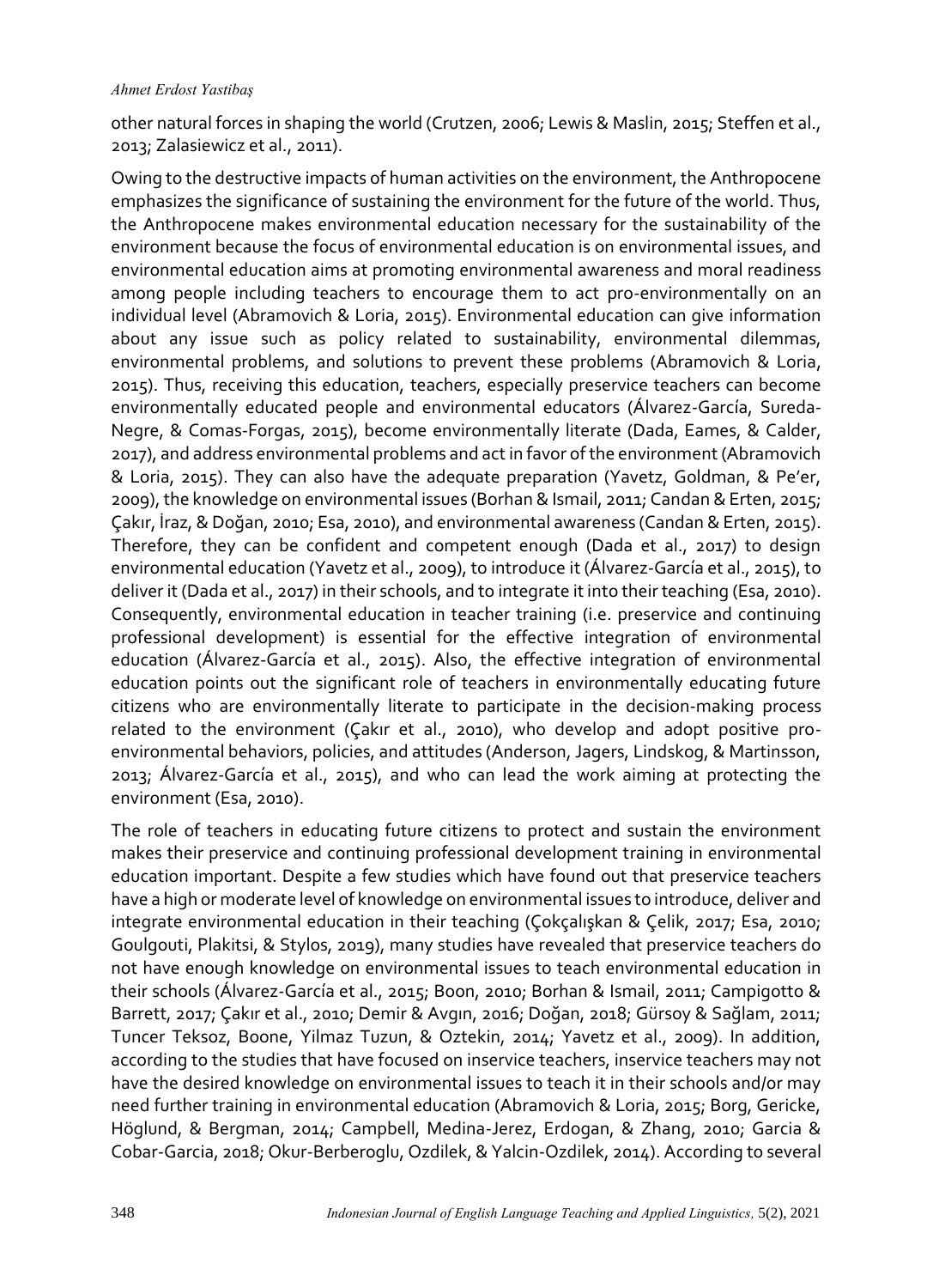studies, the main reason for the lack of enough knowledge on environmental issues to teach them in schools is the lack of environmental education or inadequate environmental education in preservice teacher training (Álvarez-García et al., 2015; Boon, 2010; Borhan & Ismail, 2011; Campigotto & Barrett, 2017; Demir & Avgın, 2016; Doğan, 2018). Yet, several studies have shown that when preservice and inservice teachers receive environmental education, they can improve their knowledge on environmental issues, have environmental awareness, and become environmentally literate (Álvarez-García et al., 2015; Anderson et al., 2013; Bertiz, Doğan, & Erten, 2017; Candan & Erten, 2015; Cebrián & Junyent, 2015; Dada et al., 2017; Fettahlıoğlu, 2018; Genc, 2015; Hamalosmanoğlu, Kızılay, & Kırmızıgül, 2020; Okur-Berberoglu et al., 2014; Putri, 2018). Animated films (Hamalosmanoğlu et al., 2020), digital storytelling (Putri, 2018), panel (Anderson et al., 2013), drama (Bertiz et al., 2017), Eco-Friendly Person Activity Package (Candan & Erten, 2015), and project-based learning (Genc, 2015) were used in preservice environmental education, while education for sustainability course (Abramovich & Loria, 2015) and outdoor education (Okur-Berberoglu et al., 2014) were used in environmental education with inservice teachers as continuing professional development.

As a discipline of education, English language teaching can also be used to teach environmental education to English language (EL) learners by improving their critical thinking skills (Erdem Mete, 2018; Nkwetisama, 2011). EL teachers can play an important role in educating EL learners environmentally (Nkwetisama, 2011). In this aspect, how EL teachers can educate their learners environmentally while teaching English to them may need further explanation. An EL teacher can educate his/her EL learners environmentally while teaching English in several ways. For example, he/she can ask his/her learners to write a cause-effect essay on an environmental issue such as "what are the causes and effects of global warming?" as an in-class activity or assignment after teaching how to write a cause-effect essay. To do this in-class activity or assignment, his/her EL learners may do some research about the causes and effects of global warming. While doing research, they may read some articles about global warming or watch videos about it. They may integrate what they learn through their research into their writing. Thus, this assignment can help them to practice what they learn about cause-effect essays and to learn about the causes and effects of global warming. This activity may raise their environmental awareness and think about the effects of their activities on the world. Another example can be that an EL teacher can teach a grammar topic such as type 2 conditionals by preparing activities or contextualizing the grammar lesson based on an environmental issue. To ask his/her EL students to write type 2 conditionals, he/she can prepare sentences such as "A lot of trees are cut to have more farming lands. Therefore, wild animals become endangered animals" and "People pollute the seas and oceans with plastic a lot, so many sea animals die every year." While writing type 2 conditionals, EL students can practice the target grammar structure and raise their environmental awareness. In both activities, the goals and objectives of the lessons can not be directly related to environmental education, but EL teachers can add a goal or objective related to environmental education as an extracurricular goal or objective.

For this, English language teacher education (ELTE) can help EL teachers to have environmental awareness (Nkwetisama, 2011) and enough knowledge on environmental issues to teach environmental education (Gürsoy & Sağlam, 2011), yet it may not enable teachers to have enough and necessary knowledge for this (Gürsoy & Sağlam, 2011) if it does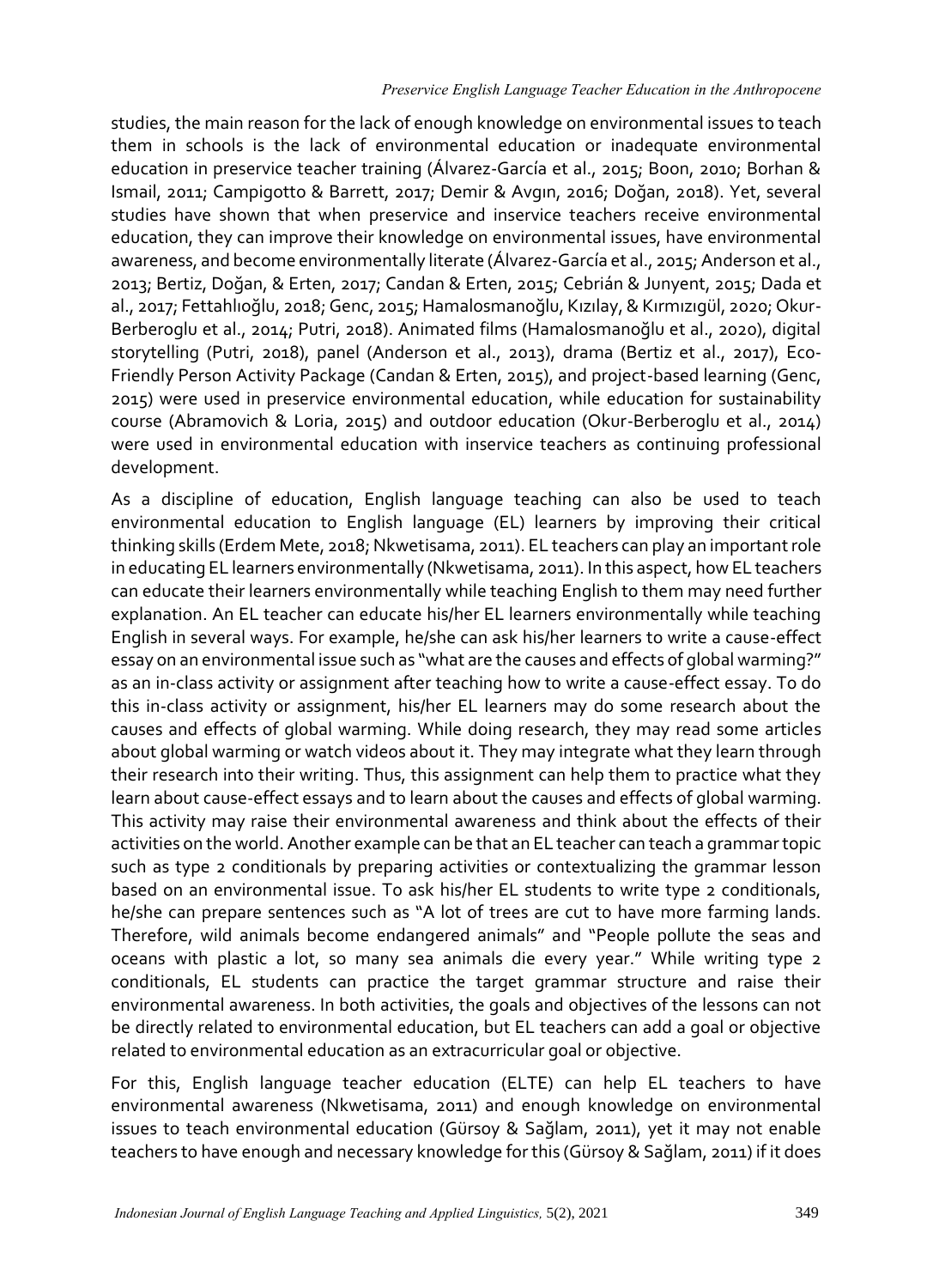#### *Ahmet Erdost Yastibaş*

not include environmental education in its curriculum or program because when ELTE includes environmental education, it can improve preservice EL teachers' awareness of environmental education (Putri, 2018). Therefore, ELTE should include environmental education in its curriculum so that preservice English language teachers can become environmentally educated people and environmental educators who have enough knowledge on environmental issues, incorporate environmental education in their teaching, and raise future citizens as environmentally educated people in the Anthropocene. To understand whether a preservice English language teacher education program (ELTEP) provides environmental education to preservice EL teachers, it can be evaluated with an anthropocentric perspective. Yet, the review of the studies on the evaluation of preservice ELTEPs has shown that several studies evaluated preservice ELTEPs according to EL teacher trainers (Yavuz & Zehir Topkaya, 2013), student EL teachers (Dubetz & Collett, 2020; Karim, Shaded, Mohamed, Rahman, & Ismail, 2019; Kourieos & Diakou, 2019; Uzun, 2016; Varol, 2018), or both (Coskun & Daloglu, 2010; Kartal & Başol, 2019; Rodríguez, 2016; Sulistiyo, Wiryotinoyo, & Wulan, 2019; Zorba, 2015) in terms of their strengths and weaknesses (Coskun & Daloglu, 2010; Sulistiyo et al., 2019; Yavuz & Zehir Topkaya, 2013; Zorba, 2015) as well as their effectiveness in preparing preservice teachers to teach English (Dubetz & Collett, 2020; Karim et al., 2019; Kartal & Başol, 2019; Kourieos & Diakou, 2019; Uzun, 2016; Varol, 2018). In addition, preservice ELTEPs of different countries were compared (Karakaş & Yavuz, 2018), different preservice ELTEPs of Turkey were compared (Karakas, 2012; Öztürk & Aydın, 2019; Solak, 2018), and the theoretical foundations (Ryan, Gladyo, Hobbs, Stargel, & Williams, 2015) and effective pedagogical practices (Rodríguez, 2016) in a preservice ELTEP were expressed in other studies on the evaluation of preservice ELTEPs. As the literature review indicates, a preservice ELTEP has not been evaluated with an anthropocentric perspective in the literature. Therefore, the present study aimed to evaluate an ELTEP (which is (the new preservice ELTEP of Turkey prepared and introduced by the Higher Education Council of Turkey in 2018) with an anthropocentric perspective. Accordingly, the following question was tried to be answered: "Does the new English language teacher education program of Turkey allocate any course to environmental education?"

- a. If so, what is/are the course/courses?
- b. What is the content of the course/courses?

# **2. Research Methodology**

# **2.1. Research Design**

Qualitative research can allow for exploring an issue which according to Creswell and Poth (2018) can be human or social by providing a detailed and complex understanding of the issue (Creswell, 2007). Therefore, the present study employed qualitative research to evaluate the new ELTEP of Turkey in terms of the Anthropocene as an issue related to people through a detailed and complex understanding of this issue.

# **2.2. Data Collection Tool**

The data was collected from *İngilizce Öğretmenliği Lisans Programı (English Language Teacher Education Program)* prepared and published by the Higher Education Council of Turkey in 2018.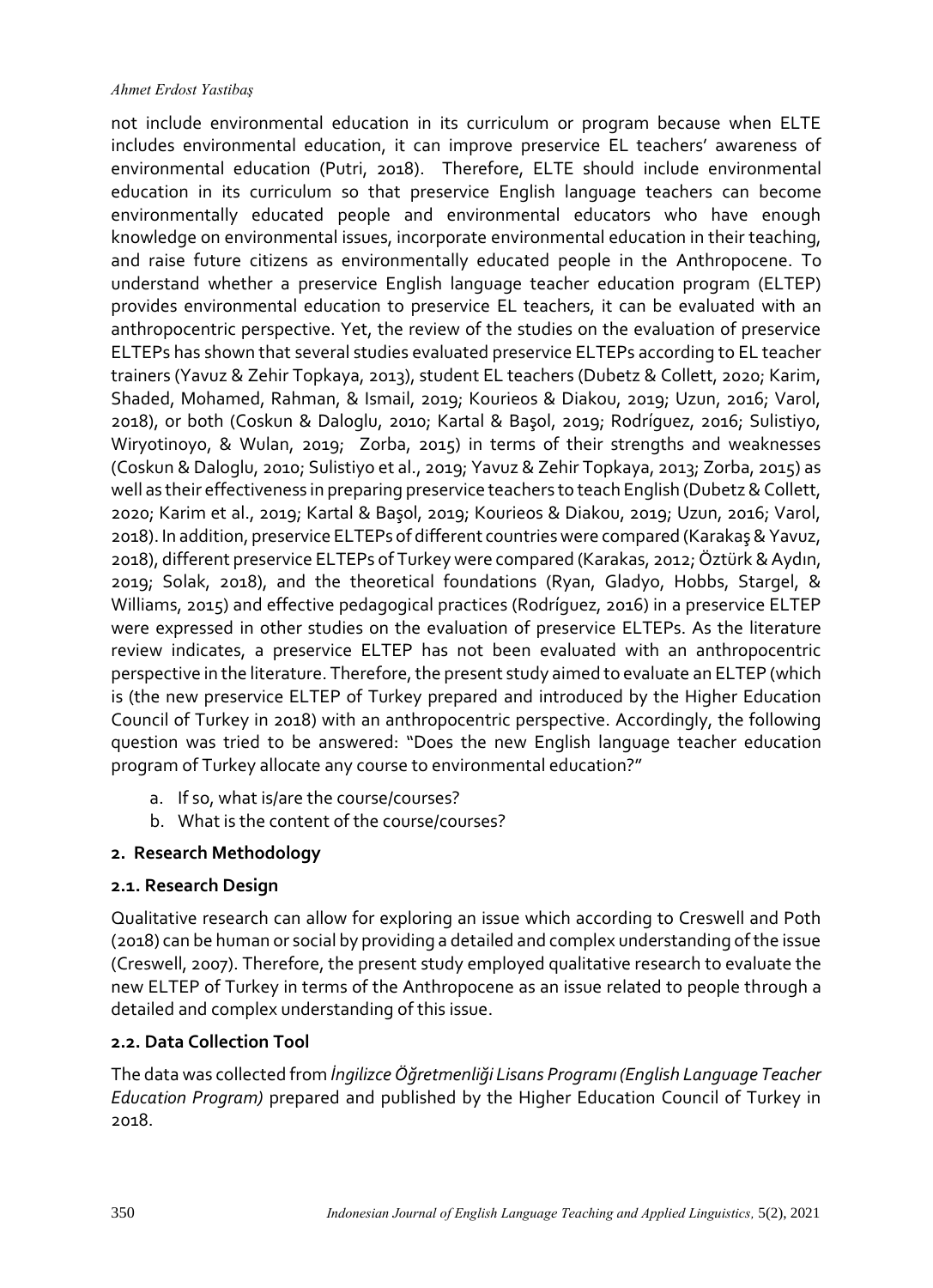# **2.3. Data Analysis Procedure and Trustworthiness**

The data was content analyzed according to the framework suggested by Erlingsson and Brysiewicz (2017). As the first and second stages, the new ELTEP was read many times by the researcher to familiarize with the data and was divided into meaningful units. Then, codes were formulated from the document in the third stage. To make the present study trustworthy, the thick descriptions of the data were used.

# **3. Findings**

Two themes emerged from the content analysis of the new ELTEP: social responsibility and sustainability. The findings were presented according to these themes in order.

# **3.1. Social Responsibility**

Regarding the environment and environmental issues indicated by the Anthropocene, the community services course can be considered as a part of environmental education in the new ELTEP of Turkey because human activities in the environment can affect a society negatively by creating problems such as environmental pollution, global warming, and climate change which the community services course can also focus on as social problems. When preservice EL teachers receive community services course, they learn and study the followings:

- 1. understanding the concepts of community, community service, and social responsibility,
- 2. identifying contemporary social problems,
- 3. preparing projects to overcome social problems identified,
- 4. participating in social responsibility projects voluntarily,
- 5. participating in scientific events on social responsibility as the audience, presenters, or organizers, and
- 6. assessing and evaluating the results of social responsibility projects.

Studying and practicing these in community services course requires being active in social responsibility because of identifying, finding solutions to, participating in social responsibility projects related to, and evaluating the results of the projects related to social problems including the ones resulting from human activities in nature.

# **3.2. Sustainability**

The sustainable development and education course can be considered as a part of environmental education in the new ELTEP of Turkey because it focuses on the relationship between people and the environment in terms of sustaining the environment for the future. In the sustainable development and education course, preservice EL teachers are trained on

- 1. education and sustainability,
- 2. the future of humanity and sustainability,
- 3. sustainable environment,
- 4. ecology,
- 5. global environmental problems and sustainability,
- 6. sustainable society in harmony with the environment,
- 7. population, economy, and sustainability,
- 8. technological developments and sustainability,
- 9. social responsibility projects,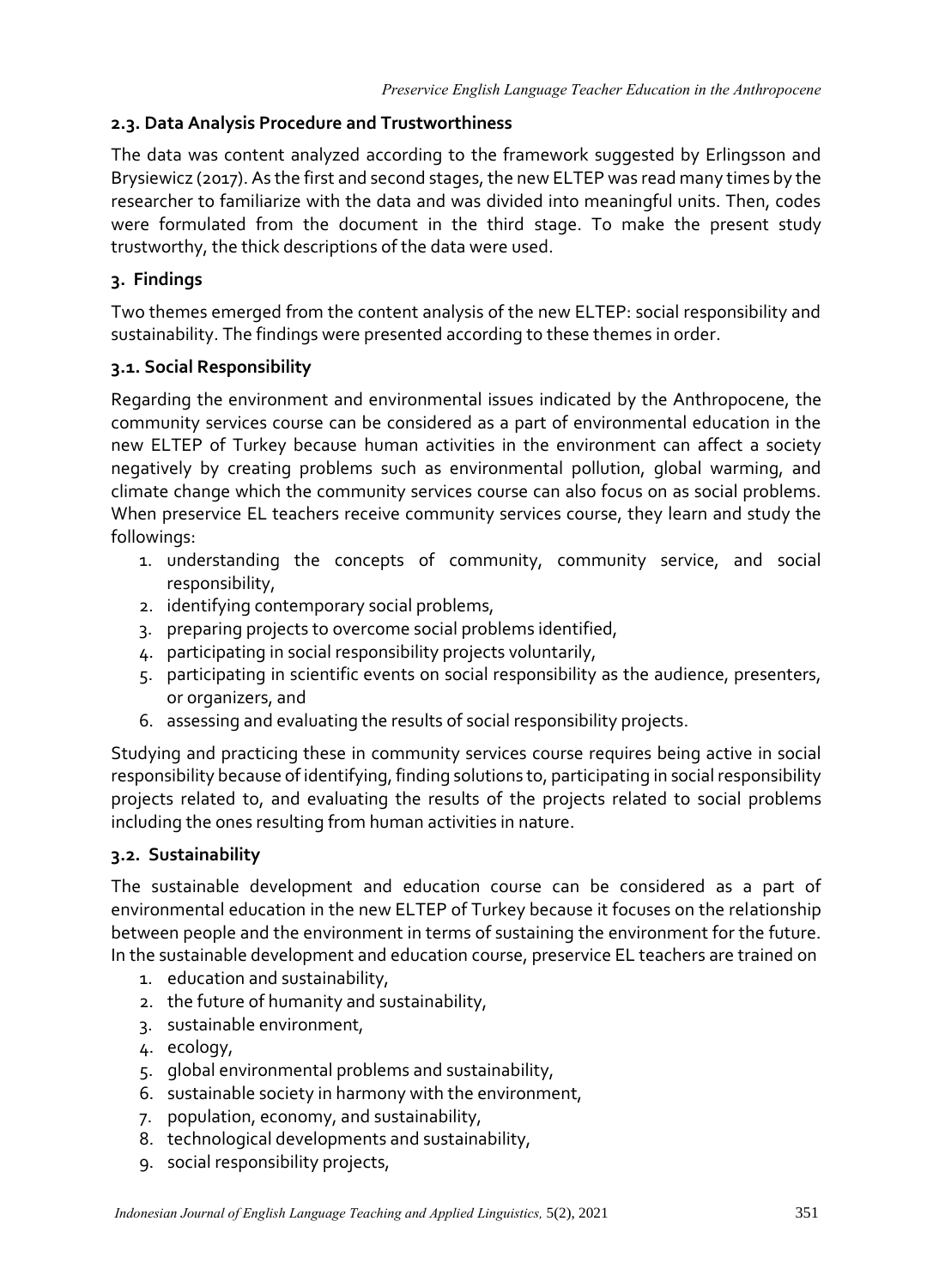- 10. consumption habits and environment, and
- 11. the reconsideration of human and nature relation in terms of sustainability.

Studying sustainability in different aspects such as education, environment, ecology, population, economy, and environmental problems can provide knowledge on the relationship between people and the environment in terms of sustainability. It can also provide an understanding of how human activities can affect the future of the environment and people.

## **4. Discussion**

The findings of the present study have indicated that the new ELTEP of Turkey includes environmental education through the community services and sustainable development and education courses, unlike the teacher education programs in which several studies revealed that preservice teachers receive little or no training on environmental education (Álvarez-García et al., 2015; Boon, 2010; Borhan & Ismail, 2011; Campigotto & Barrett, 2017; Demir & Avgın, 2016; Doğan, 2018). According to the findings of the study, the new ELTEP of Turkey can help preservice EL teachers to learn more about environmental issues in the sustainable development and education course because its content presents and studies sustainability in terms of environment, ecology, environmental issues, the future of humanity, population, technological developments, the relationship between people and the environment, and consumption habits as Abramovich and Loria (2015) stated about the content of environmental education. As the sustainable development and education course in the new ELTEP deals with such subjects as environmental issues, sustainability, the reconsideration of the relationship between people and the environment, and the future of humanity and the environment, it can enable preservice EL teachers to notice how human activities have affected the nature negatively, which is the fundamental effect of the Anthropocene (Crutzen, 2006; Lewis & Maslin, 2015; Steffen et al., 2013; Zalasiewicz et al., 2010; Zalasiewicz et al., 2011). Therefore, the content of sustainable development and education course can make preservice EL teachers environmentally literate and can improve their knowledge on the environment and environmental awareness similar to the preservice teachers who improved their knowledge on the environment and environmental awareness and became environmentally literate after having received environmental education in their teacher training program (Álvarez-García et al., 2015; Anderson et al., 2013; Bertiz et al., 2017; Candan & Erten, 2015; Cebrián & Junyent, 2015; Dada et al., 2017; Fettahlıoğlu, 2018; Genc, 2015; Hamalosmanoğlu et al., 2020; Okur-Berberoglu et al., 2014; Putri, 2018).

In addition to the sustainable development and education course, the present study has shown that the main focus of the community services course is on social responsibility. The content of the community services course includes social problems by identifying, finding solutions to, participating in the projects related to, and evaluating the results of the social responsibility projects related to social problems. Considering environmental issues as social problems, the community services course, together with the sustainable development and education course, can help preservice EL teachers to become environmentally educated people who can address environmental problems and act pro-environmentally on an individual level as Abramovich and Loria (2015) stated. This is because the community services course encourages them to take active parts in dealing with social problems including the ones resulting from environmental issues by requiring them to identify such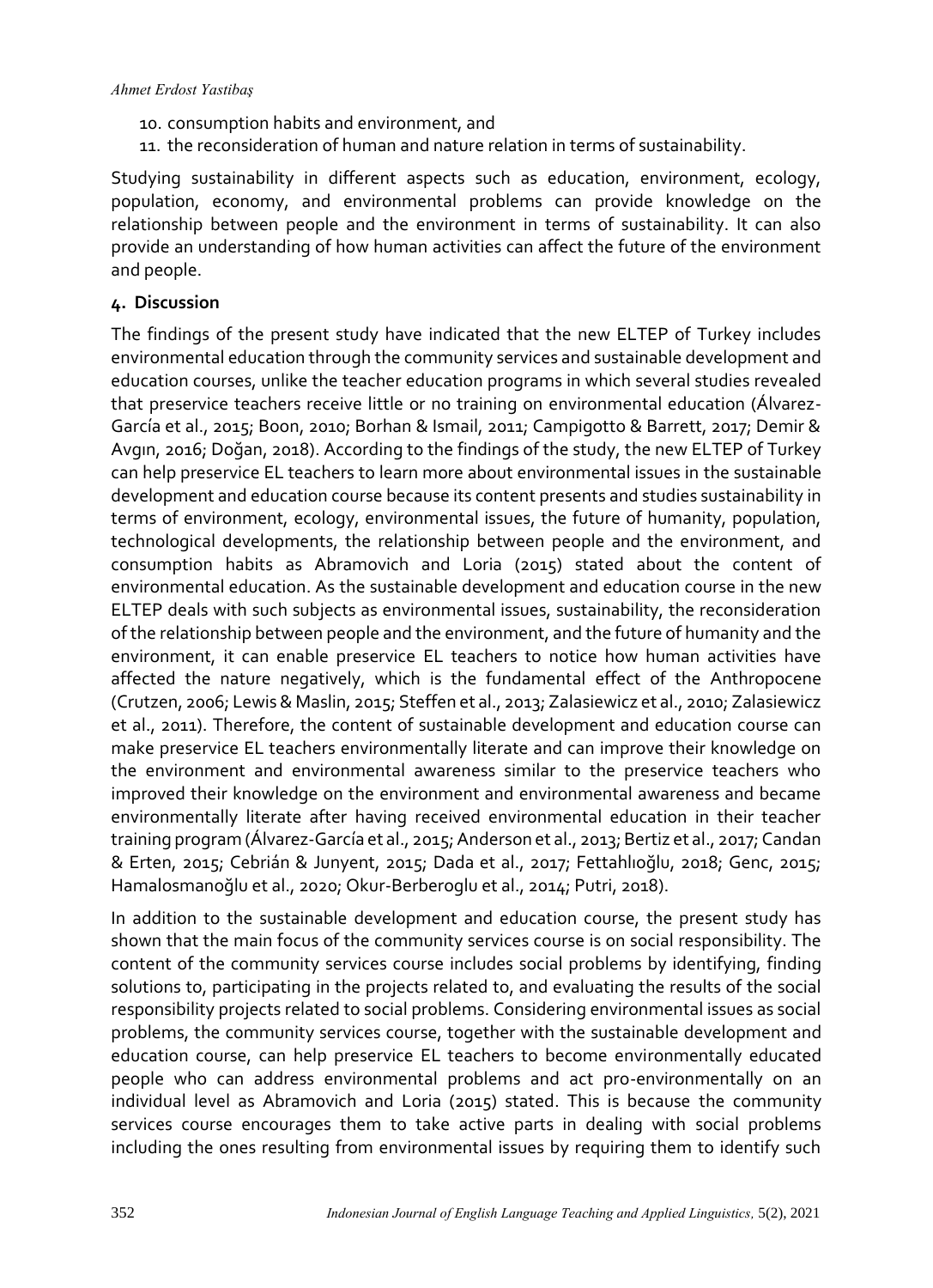problems, find solutions to them, participate voluntarily in social responsibility projects, and evaluate the results of social responsibility projects. This process in this course can improve preservice EL teachers' critical thinking skills, which is also important for environmental education (Erdem Mete, 2018; Nkwetisama, 2011).

The findings of the study have also demonstrated that the sustainable development and education course is theoretical, while the community services course is practical due to the contents of these courses. Receiving one theoretical and one practical course related to environmental education, preservice EL teachers can also become environmental educators who can become environmentally literate (Dada et al., 2017), have enough preparation (Yavetz et al., 2009), the knowledge on environmental issues (Borhan & Ismail, 2011; Candan & Erten, 2015; Çakır et al., 2010; Esa, 2010), and environmental awareness (Candan & Erten, 2015). As a result, they can become confident and competent sufficiently (Dada et al., 2017) for designing environmental education (Yavetz et al., 2009), introducing it (Álvarez-García et al., 2015), delivering it (Dada et al., 2017) in their schools, and integrating it in their instruction (Esa, 2010).

An environmentally educated EL teacher can prepare a lesson plan as follow to teach both environmental education and English to his/her students:

- **A. Topic:** Type 2 Conditional
- **B. Level:** A2 (elementary)

# **C. Curricular objectives:**

- 1. Raise the students' awareness of the fact that type 2 conditional is used to talk about hypothetical events at present.
- 2. Practice type 2 conditionals.

## **Extra curricular objectives:**

1. Raise the students' awareness of how human activities may cause environmental issues.

# **D. Lesson Stages:**

# • **Warm-up**

The teacher shows his/her students a video about the effects of human activities on the environment and asks them to talk about the video in pairs or groups.

## • **Presentation**

The teacher distributes the text below to the students and wants them to read the paragraph and answer the questions related to it.

## **Text**

"Human activities around the world affect the world negatively. One of these activities is cutting down trees to have more lands for farming and building. Due to this, the rate of deforestation increases every year. As a result, many animals lose their habitats and become endangered animals. In addition to deforestation, people overuse water resources for farming and industrial activities. Therefore, the amount of clean drinkable water reduces every year, and this situation is a big problem for people. Besides these issues, the energy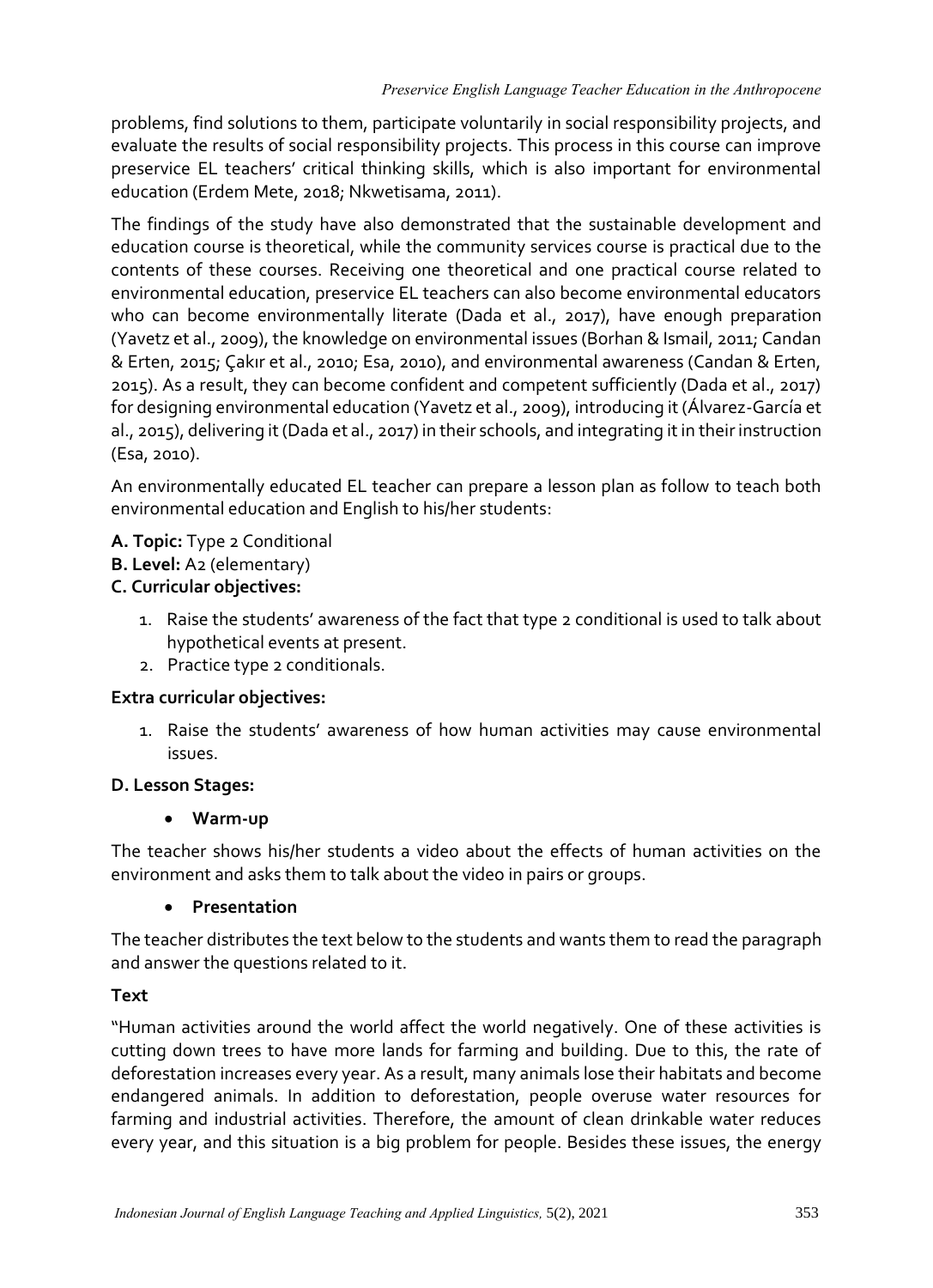#### *Ahmet Erdost Yastibaş*

sources of people depend on fossil fuels a lot. Yet, using fossil fuels increases the amount of green house gases in the atmosphere. This leads to climate change and global warming."

## **Questions**

- 1. Why do many animals become endangered?
- 2. Why is overusing water resources a problem?
- 3. What causes climate change and global warming?

After the reading activity, the teacher presents the following sentences on the board and gives information about how type 2 conditionals are formed and why they are used.

## **Read situation 1**

People cut down a lot of trees for farming and building, so many animals lose their habitats.

## **Hypothetical situation 1**

If people did not cut down a lot of trees for farming and building, many animals would not use their habitats.

## **Real situation 2**

People overuse water resources for farming and industrial activities. Therefore, the amount of clean drinkable water reduces a lot.

## **Hypothetical situation 2**

If people did not overuse water resources for farming and industrial activities, the amount of clean drinkable water would not reduce a lot.

## **Real situation 3**

Using fossil fuels increases the amount of green house gases in the atmosphere. This leads to climate change and global warming.

## **Hypothetical situation 3**

If fossil fuels were not used a lot, they would not lead to climate change and global warming.

By using these examples, the teacher asks his/her students to complete the following rule chart:

- 1. Type 2 conditionals are used to talk about hypothetical/real situations at present.
- 2. Simple past tense/Simple present tense is used in if clause.
- 3. Would/will is used after if clause.

## • **Practice**

The teacher asks his/her students to complete the sentences by using type 2 conditionals.

## **Sentence completion exercise**

- 1. If there were a lot of trees around the world, …
- 2. If people did not pollute the environment, …
- 3. If there were no plastic in the oceans, …
- 4. If people did not overhunt some animals, …
- 5. If Anatolian lions were not extinct, …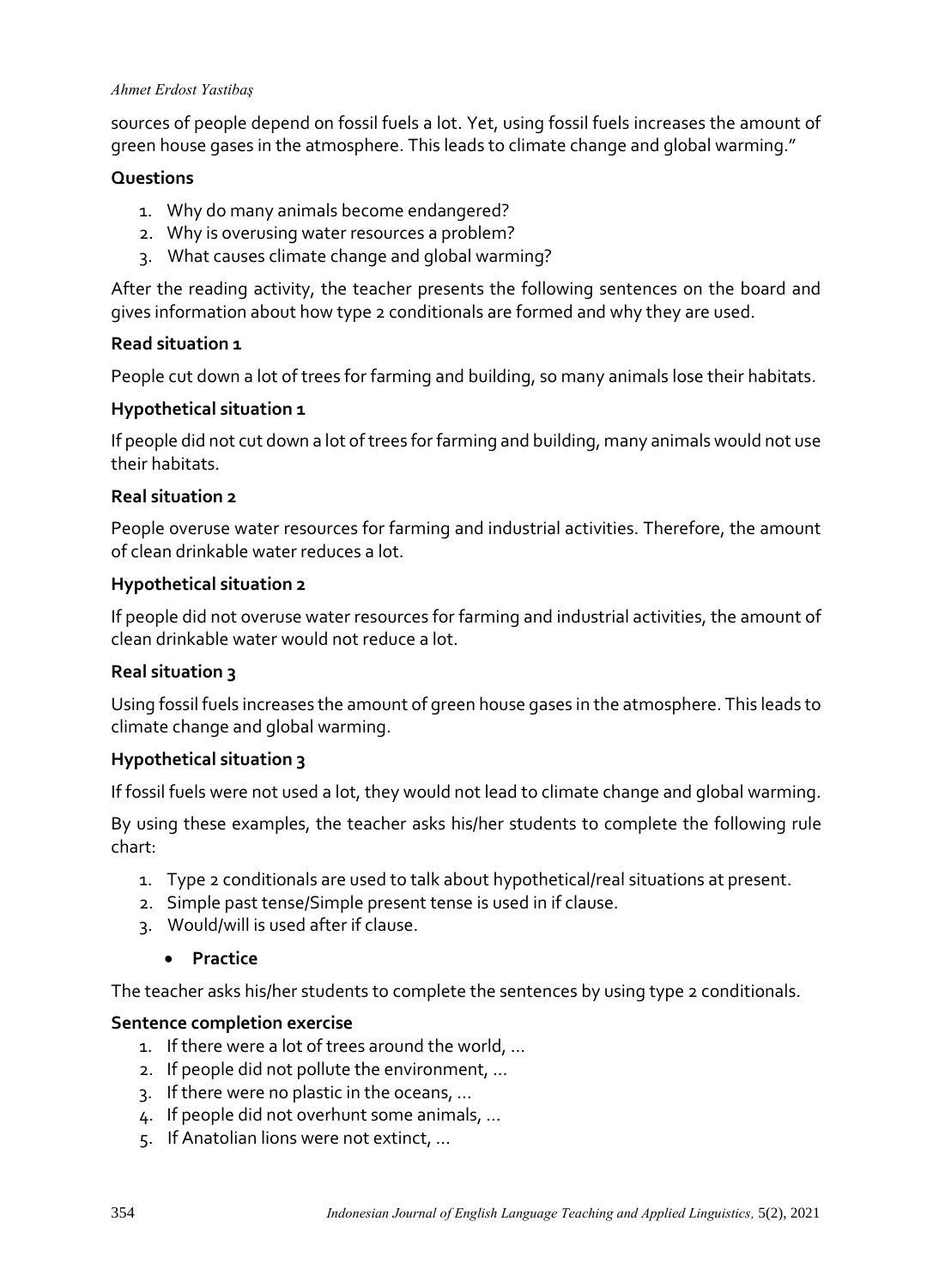# • **Production**

The teacher asks his/her students to write a short paragraph about the following question:

"What would the world look like if global warming stopped?"

After the students write a short paragraph, the teacher first asks them to give feedback to each other's paragraphs and second presents some of the paragraphs on the board to give feedback.

# • **Wrap-up**

The teacher distributes the self-check list to his/her students and asks them to complete the checklist.

| Items                                                                              | Yes |  |
|------------------------------------------------------------------------------------|-----|--|
| 1. I can use type 2 conditionals to talk about hypothetical situations at present. |     |  |
| 2. I can make sentences by using type 2 conditionals.                              |     |  |
| 3. I can understand how human activities may affect the world negatively.          |     |  |

# **6. Conclusion**

The present study has evaluated the new ELTEP of Turkey with an anthropocentric perspective. According to the study, the new ELTEP of Turkey includes environmental education through two courses: the community services and sustainable development and education courses. The study has also demonstrated that the former course has a practical nature, while the latter has a theoretical nature because of the contents of these courses.

# **7. Implications of the Study**

The Anthropocene shows that human activities have been affecting the environment and its sustainability very negatively. This situation calls for an interdisciplinary educational approach to educate students about this issue and raise them as individuals who care the environment and contribute to its sustainability. Accordingly, the interdisciplinary of this study shows that training preservice English language teachers about the environment through different courses such as the ones mentioned in this study can raise their awareness of the negative effects of human activities on the environment. Therefore, when they start to work, they can help their students to learn about this issue and grow as environmentally friendly individuals while their students learn English. These teachers can prepare English language teaching materials that focus on the environment and serve as tools to teach both English and environmental issues to their students. They can assess and evaluate their English language course books with an environmental perspective. If they find weaknesses in terms of the environment, they can improve their course books through several ways such as preparing their materials or adapting the available materials in the course to environmental education, so they can teach both English and environmental education to their students.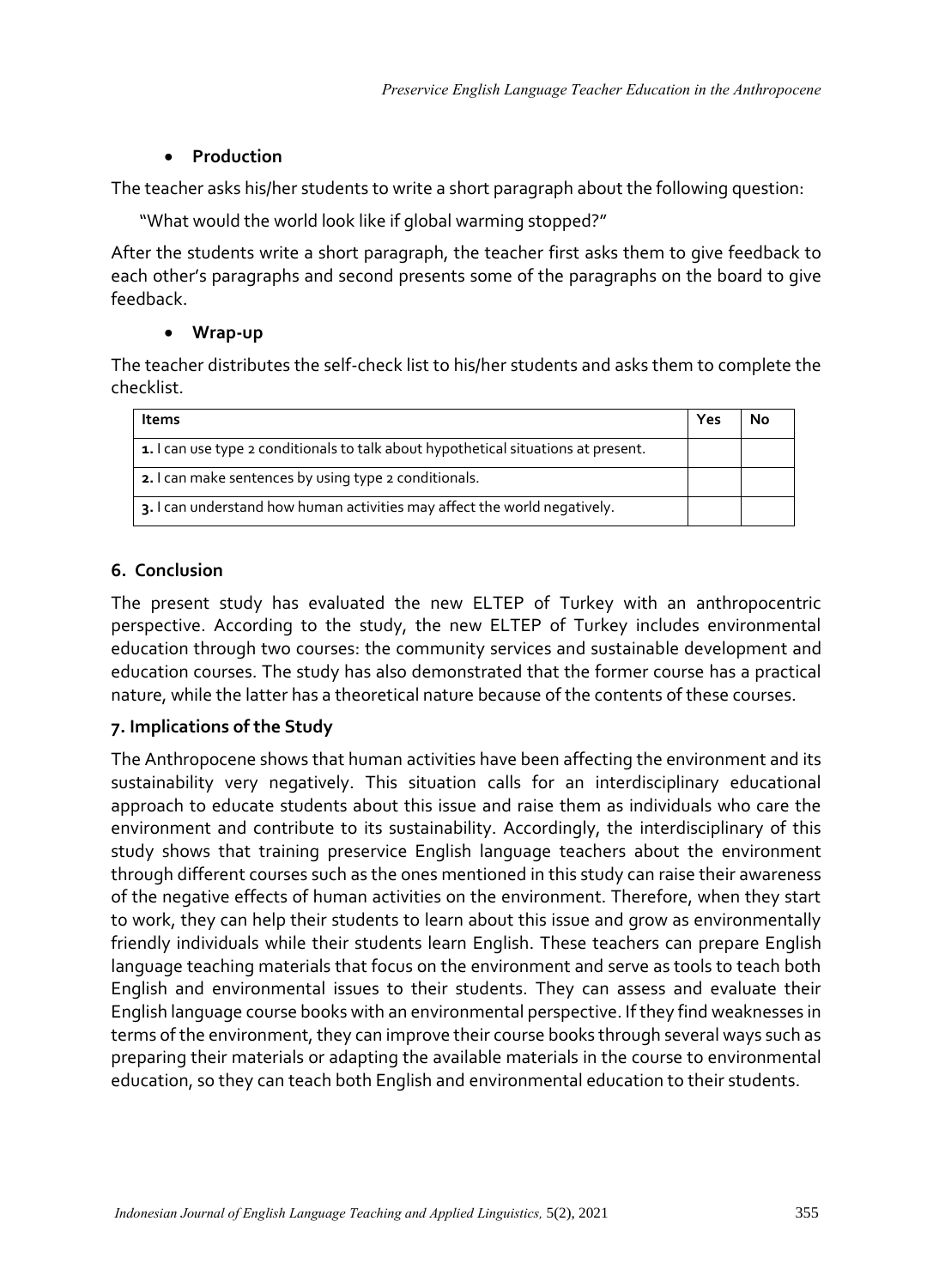# **8. Limitations of the Study and Suggestions for Further Research**

This study has two limitations: (a) being designed as a qualitative study in which the data was collected from only one source (i.e. the new ELTEP of Turkey) and (b) being conducted in the Turkish teacher education context. Therefore, future studies can evaluate other ELTEPs in different teacher education contexts with an anthropocentric perspective by following the methodology of the present study. These studies can also include preservice EL teachers and EL teacher trainers in their anthropocentric evaluation of ELTEPs.

# **References**

- Abramovich, A., & Loria, Y. (2015). The long-term impact of an education for sustainability course on Israeli science and technology teachers' pro-environment awareness, commitment and behaviour. *Australian Journal of Environmental Education, 31*(2), 262- 279. DOI: 10.1017/aee.2015.31
- Álvarez-García, O., Sureda-Negre, J., & Comas-Forgas, R. (2015). Environmental education in pre-service teacher training: A literature review of existing evidence. *Journal of Teacher Education for Sustainability, 17*(1), 72-85. DOI: 10.1515/jtes-2015-0006
- Andersson, K., Jagers, S. C., Lindskog, A., & Martinsson, J. (2013). Learning for the future? Effects of education for sustainable development (ESD) on teacher education students. *Sustainability, 5,* 5135-5152. DOI:10.3390/su5125135
- Bertiz, H., Doğan, A., & Erten, S. (2017). The role of drama in raising environmental awareness in preservice science teachers. *International Online Journal of Educational Sciences, 9*(4), 1052-1074. DOI: 10.15345/iojes.2017.04.012
- Boon, H. J. (2010). Climate change? Who knows? A comparison of secondary students and pre-service teachers. *Australian Journal of Teacher Education, 35*(1), 104-120.
- Borg, C., Gericke, N., Höglund, H. O., & Bergman, E. (2014). Subject- and experience-bound differences in teachers' conceptual understanding of sustainable development. *Environmental Education Research, 20*(4), 526-551. DOI: 10.1080/13504622.2013.833584
- Borhan, M. T., & Ismail, Z. (2011). Pre-service teachers' perception toward environmental knowledge, attitudes and behaviours. *Malaysian Journal of Learning and Instruction, 8*, 117-137.
- Çakır, M., İrez, S., & Kıvılcan Doğan, Ö. (2010). Understandings of current environmental issues: Turkish case study in six teacher education colleges. *Educational Studies, 36*(1), 21-33. DOI: 10.1080/03055690903148522
- Campbell, T., Medina-Jerez, W., Erdogan, I., & Zhang, D. (2010). Exploring science teachers' attitudes and knowledge about environmental education in three international teaching communities. *International Journal of Environmental & Science Education, 5*(1), 3-29.
- Campigotto, R., & Barrett, S. E. (2017). Creating space for teacher activism in environmental education: Pre-service teachers' experiences. *Canadian Journal of Environmental Education, 22*, 42-57.
- Candan, S., & Erten, S. (2015). Pre-service teacher opinions about eco-friendly person activity package developed to raise environmental awareness. *International Electronic Journal of Environmental Education, 5*(2), 62-85.
- Cebrián, G., & Junyent, M. (2015). Competencies in education for sustainable development: Exploring the student teachers' views. *Sustainability, 7*, 2768-2786. DOI:10.3390/su7032768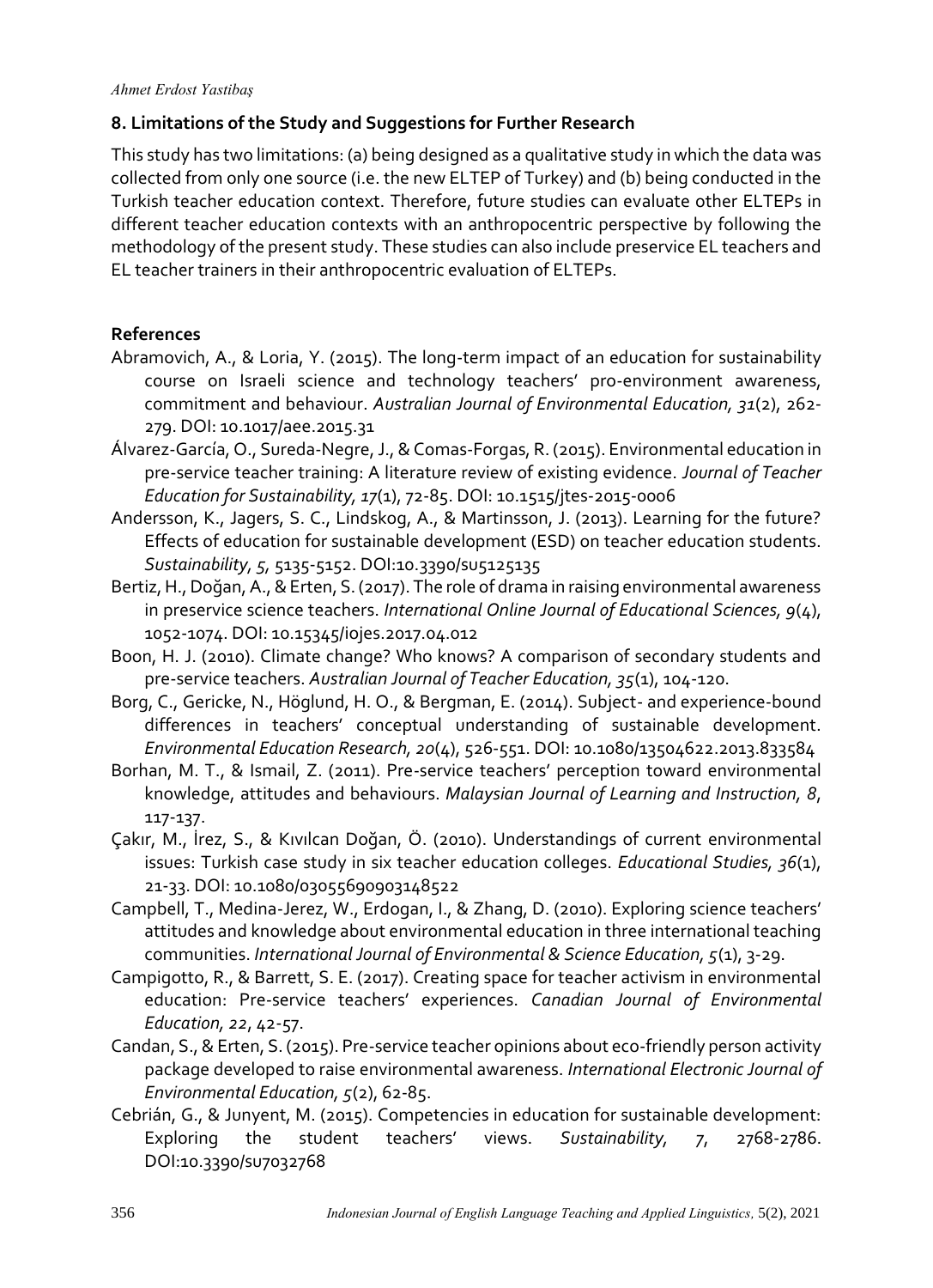- Çokçalışkan, H., & Çelik, Ö. (2017). Investigation of pre-service classroom teachers' environmental awareness and attitudes. *International Electronic Journal of Environmental Education, 7*(2), 73-83.
- Coskun, A., & Daloglu, A. (2010). Evaluating an English language teacher education program through Peacock's model. *Australian Journal of Teacher Education, 35*(6), 24-42.
- Creswell, J. W. (2007). *Qualitative inquiry & research design: Choosing among five approaches*  (2nd ed.). Sage Publications.
- Creswell, J. W., & Poth, C. N. (2018). *Qualitative inquiry & research design: Choosing among five approaches*  $(4<sup>th</sup>$  ed.). Sage Publications Inc.
- Crutzen, P. J. (2006b). *The Anthropocene: The current human-dominated geological era*. Retrieved from [www.pas.va/content/dam/accademia/pdf/acta18/acta18-crutzen.pdf](http://www.pas.va/content/dam/accademia/pdf/acta18/acta18-crutzen.pdf)
- Dada, D. O., Easmes, C., & Calder, N. (2018). Impact of environmental education on preservice beginning teachers' environmental literacy. *Australian Journal of Environmental Education, 33*(3), 201-222. DOI: 10.1017/aee.2017.27
- Demir, P., & Avgın, S. S. (2016). Global warming and measures to be taken: Pre-service science teachers' views. *Journal of Education and Practice, 7*(27), 128-135.
- Doğan, Y. (2018). Investigation of preservice teachers' knowledge related to basic concepts of environmental phenomenon. *Journal of History Culture and Art Research, 7*(5), 47-66. DOI: 10.7596/taksad.v7i5.1770
- Dubetz, N., & Collett, J. (2020). Studying program effectiveness in preparing teachers for English learners. *Action in Teacher Education, 42*(3), 190-211. DOI: 10.1080/01626620.2019.1650400
- Erdem Mete, D. (2018). Incorporating environmental education in English language teaching through Bloom's revised taxonomy. *SEFAD*, 40, 33-44. DOI: 10.21497/sefad.514847
- Erlingsson, C., & Brysiewicz, P. (2017). A hands-on guide to doing content analysis. *African Journal of Emergency Medicine, 7*, 93-99.
- Esa, N. (2010). Environmental knowledge, attitude and practices of student teachers. *International Research in Geographical and Environmental Education, 19*(1), 39-50. DOI: 10.1080/10382040903545534
- Fettahlıoğlu, P. (2018). The effects of argumentation implementation on environmental education self efficacy beliefs and perspectives according to environmental problems. *Journal of Education and Training Studies, 6*(4), 199-211. DOI: 10.11114/jets.v6i4.2925
- Garcia, M. N. Z., & Cobar-Garcia, M. R. V. (2018). The environmental literacy of elementary school teachers based in the city of Manila and Nueva Ecija province. *Journal of Nature Studies, 17*(2), 10-29.
- Genc, M. (2015). The project-based learning approach in environmental education. *International Journal in Geography and Environmental Education, 24*(2), 105-117. DOI 10.1080/10382046.2014.993169
- Goulgouti, A., Plakitsi, A., & Stylos, G. (2019). Environmental literacy: Evaluating knowledge, affect, and behavior of pre-service teachers in Greece. *Interdisciplinary Journal of Environmental and Science Education, 15*(1), 1-9. DOI: 10.29333/ijese/6287
- Gürsoy, E., & Sağlam, G. T. (2011). ELT teacher trainees' attitudes towards environmental education and their tendency to use it in the language classroom. *Journal of International Education Research, 7*(4), 47-52.
- Hamalosmanoğlu, M., Kızılay, E., & Saylan Kırmızıgül, A. (2020). The effects of using animated films in the environmental education course on prospective teachers' behavior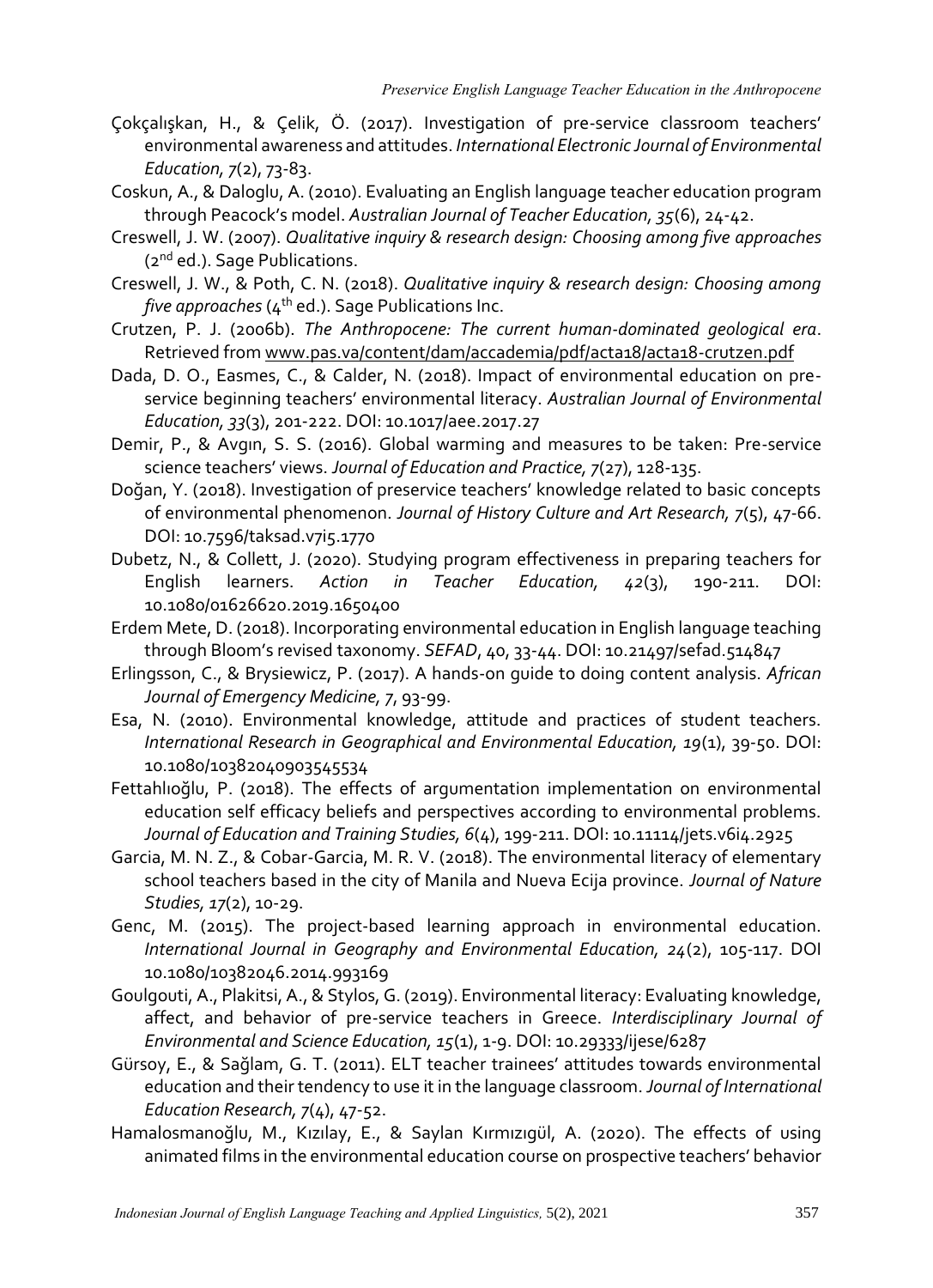towards environmental problems and their attitude towards solid waste and recycling. *International Online Journal of Education and Teaching, 7*(3), 1178-1187.

- Karakas, A. (2012). Evaluation of the English language teacher education program in Turkey. *ELT Weekly, 4*(15), 1-16.
- Karakaş, A., & Yavuz, E. (2018). A comparative analysis of English language teacher education programs in Turkey and Malaysia. *Cumhuriyet International Journal of Education, 7*(3), 287-306. DOI: 10.30703/cije.446313
- Karim, A., Shahed, F. H., Rahman, M. M., Mohamed, A. R., & Ismail, S. A. M. M. (2019). Evaluation of the teacher education programs in EFL context: A testimony of student teachers' perspective. *International Journal of Instruction, 12*(1), 127-146. DOI: 10.29333/iji.2019.1219a
- Kartal, G., & Başol, H. Ç. (2019). Generic teacher competencies and the English teacher education program in Turkey. *Novitas-ROYAL (Research on Youth and Language), 13*(2), 133-154.
- Kourieos, S., & Diakou, M. (2019). Pre-service English language teacher education and the first years of teaching: Perspectives from Cyprus. *The New Educator, 15*(3), 208-225. DOI: 10.1080/1547688X.2019.1628558
- Lewis, S. L., & Maslin, M. A. (2015). Defining the Anthropocene. *Nature,* 519, 171-180.
- Nkwetisama, C. M. (2011). EFL/ESL and environmental education: Towards an eco-applied linguistic awareness in Cameroon. *World Journal of Education, 1*(1), 110-118. DOI: 10.5430/wje.v1n1p110
- Okur-Berberoglu, E., Ozdilek, H. G., & Yalcin-Ozdilek, Ş. (2014). The short term effectiveness of an outdoor environmental education on environmental awareness and sensitivity of in-service teachers. *International Electronic Journal of Environmental Education, 5*(1), 1- 20.
- Öztürk, G., & Aydın, B. (2019). English language teacher education in Turkey: Why do we fail and what policy reforms are needed? *Anadolu Journal of Educational Sciences International, 9*(1), 181-213. DOI: 10.18039/ajesi.520842
- Putri, I. G. A. P. E. (2018). Critical environmental education in tertiary English language teaching (ELT): A collaborative digital storytelling project. *Indonesian Journal of Applied Linguistics, 8*(2), 336-344. DOI: 10.17509/ijal.v8i2.13280
- Rodríguez, M. E. (2016). *Effective pedagogical practices in online English language teacher education* (Unpublished doctoral dissertation). The Graduate College, the University of Arizona, Arizona.
- Ryan, P., Glodjo, T., Hobbs, B., Stargel, V., & Williams, T. (2015). Navigating complexities: An integrative approach to English language teacher education. *Issues in Interdisciplinary Studies, 33*, 181-209.
- Solak, E. (2018). An administrative overview of English language teacher education programs in Turkey. *International Journal of Language Academy, 6*(5), 70-76. DOI: 10.18033/ijla.3995
- Steffen, W., Grinevald, J., Crutzen, P., & McNeill, J. (2011). The Anthropocene: Conceptual and historical perspectives. *Philosophical Transactions of the Royal Society A,* 369, 842- 867.
- Sulistiyo, U., Wiryotinoyo, M., & Wulan, R. (2019). Examining an English as a Foreign Language Teacher Education Program (EFLTEP)'s curriculum: A case study in an Indonesian university. *European Journal of Educational Research, 8*(4), 1323-1333. DOI: 10.12973/eu-jer.8.4.1323